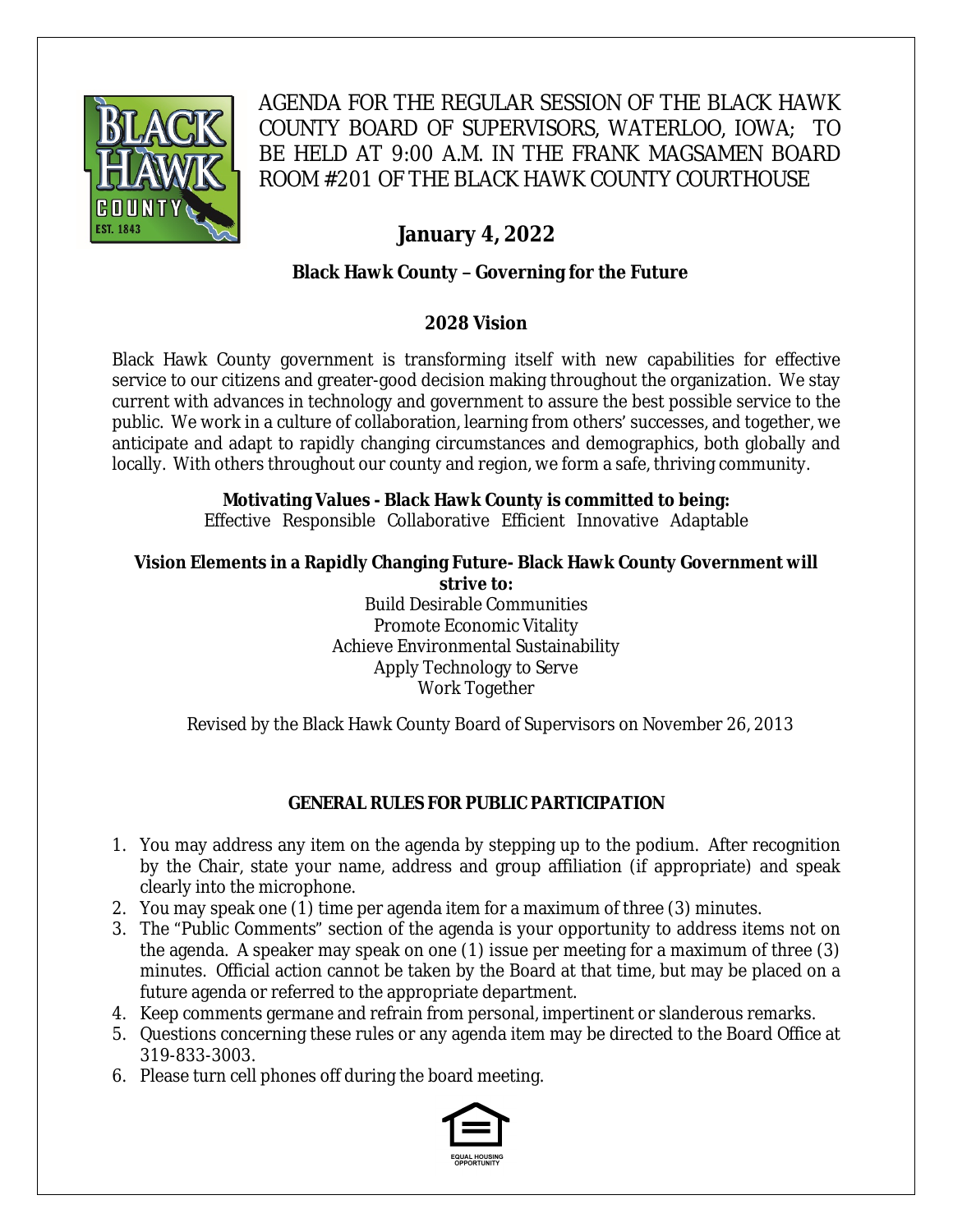January 4, 2022

Join Zoom Meeting [https://us02web.zoom.us/j/84431913263?pwd=QVUyUlhYSzNTOVhjcFBla0llbjZtZz09](https://gcc02.safelinks.protection.outlook.com/?url=https%3A%2F%2Fus02web.zoom.us%2Fj%2F84431913263%3Fpwd%3DQVUyUlhYSzNTOVhjcFBla0llbjZtZz09&data=04%7C01%7Cjperry%40blackhawkcounty.iowa.gov%7C32ea20027a7e4b09b8ff08d9ca26d113%7C9960f5b6faae4bb3a122c43aceeaa06d%7C0%7C0%7C637763090340795469%7CUnknown%7CTWFpbGZsb3d8eyJWIjoiMC4wLjAwMDAiLCJQIjoiV2luMzIiLCJBTiI6Ik1haWwiLCJXVCI6Mn0%3D%7C3000&sdata=zw6hF3oFGlbTaNUbqqw1riUxpllVz1YaS5YKFfOYG8A%3D&reserved=0)

> Meeting ID: 844 3191 3263 Passcode: 581792 One tap mobile +13126266799,,84431913263#,,,,\*581792# US (Chicago) +16465588656,,84431913263#,,,,\*581792# US (New York)

Dial by your location +1 312 626 6799 US (Chicago) +1 646 558 8656 US (New York) +1 301 715 8592 US (Washington DC) +1 346 248 7799 US (Houston) +1 669 900 9128 US (San Jose) +1 253 215 8782 US (Tacoma) Meeting ID: 844 3191 3263 Passcode: 581792 Find your local number: [https://us02web.zoom.us/u/kdy1Q2rfmB](https://gcc02.safelinks.protection.outlook.com/?url=https%3A%2F%2Fus02web.zoom.us%2Fu%2Fkdy1Q2rfmB&data=04%7C01%7Cjperry%40blackhawkcounty.iowa.gov%7C32ea20027a7e4b09b8ff08d9ca26d113%7C9960f5b6faae4bb3a122c43aceeaa06d%7C0%7C0%7C637763090340805425%7CUnknown%7CTWFpbGZsb3d8eyJWIjoiMC4wLjAwMDAiLCJQIjoiV2luMzIiLCJBTiI6Ik1haWwiLCJXVCI6Mn0%3D%7C3000&sdata=6TVL92YpR9B1TOpHucg7qJe9pGdpLXc2LE5xIoxVlQw%3D&reserved=0)

## **ROLL CALL**

### **MOMENT OF SILENCE – To Reflect on Actions**

### **PLEDGE OF ALLEGIANCE**

- **1. AGENDA RECEIVED AS PROPOSED OR AS AMENDED**
- **2. PUBLIC COMMENTS**

### **3. YEARS OF SERVICE AWARD – to employee (s) with twenty or more years of service**

### **4. CLAIMS AND PAYMENTS**

A. Resolution **–** that the Board of Supervisors APPROVE EXPENDITURES, and that the County Auditor be authorized and directed to ISSUE CHECKS, against the various settlement of such claims as allowed.

### **5. ORAL PRESENTATION – Clifton Larson Allen – Fiscal Year 2021 Audit**

# **6. RECEIVE PROJECT UPDATES FROM DEPARTMENT HEADS/ELECTED OFFICIALS**

**7. MINUTES APPROVED –** December 28, 2021; January 3, 2022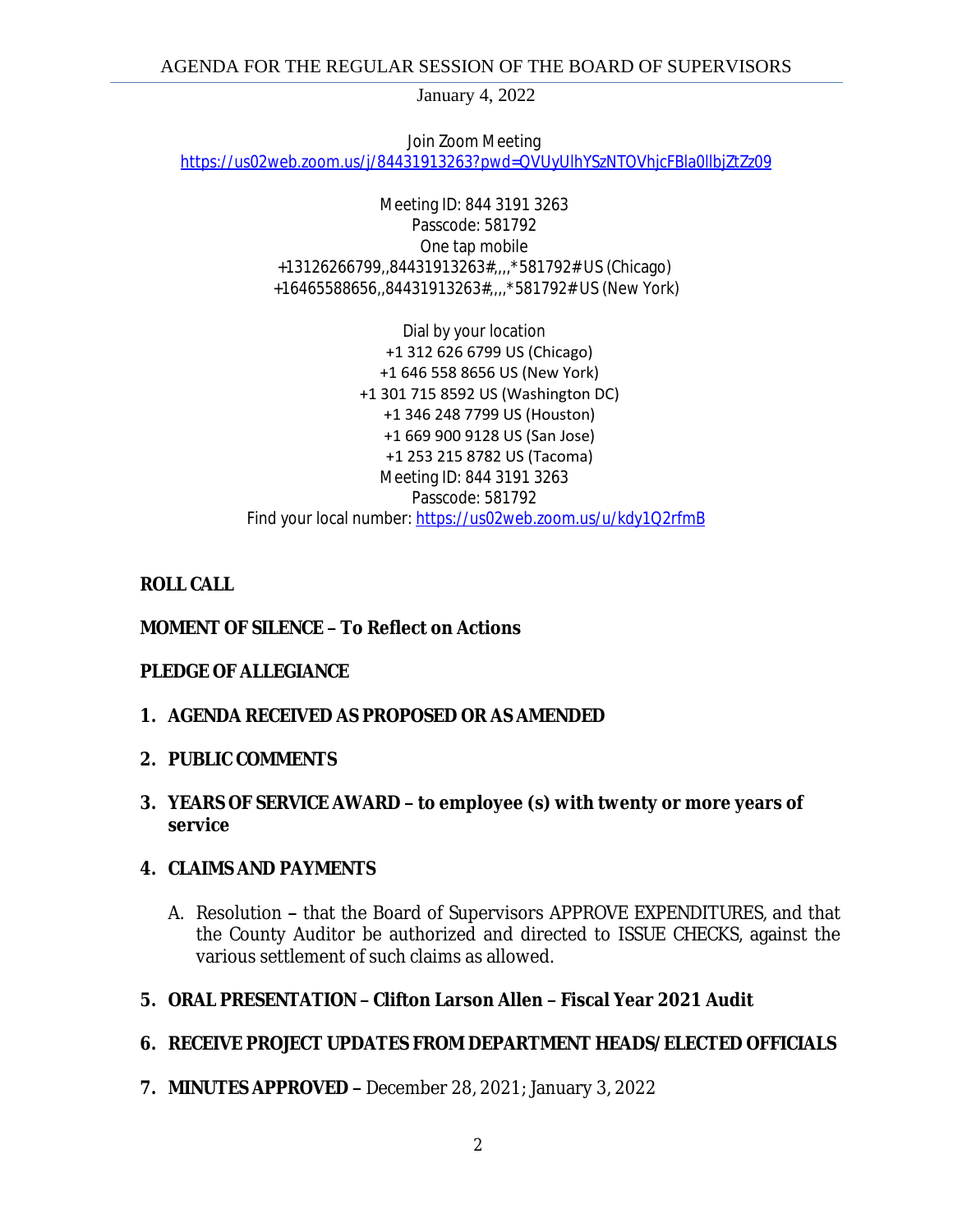January 4, 2022

## **8. CONSENT AGENDA**

The following items will be acted upon by voice vote on a single **RESOLUTION**, without separate discussion, unless someone from the board or the public requests that a specific item be considered separately.

### A. TO APPROVE, RECEIVE, PLACE ON FILE WITH THE COUNTY AUDITOR

\_\_\_\_\_\_\_\_\_\_\_\_\_\_\_\_\_\_\_\_\_\_\_\_\_\_\_\_\_\_\_\_\_\_\_\_\_\_\_\_\_\_\_\_\_\_\_\_\_\_\_\_\_\_\_\_\_\_\_\_\_\_\_\_\_\_\_\_\_\_\_\_\_\_\_\_\_\_\_\_\_\_\_\_\_\_\_\_\_\_\_\_\_\_\_\_\_\_\_\_\_\_\_\_\_

- 1. The Board of Supervisors APPROVE INTERGOVERNMENTAL JOURNAL ENTRIES, and that the County Auditor be authorized and directed to TRANSFER monies within the various funds as submitted.
- 2. Receive and place on file with the County Auditor the Official Report of County Highway Engineer to the Iowa Department of Transportation for Fiscal Year 2021.

## **9. OTHER BUSINESS**

- A. Motion to direct the County Auditor to advertise for a public hearing to be held at 9:05 a.m. on Tuesday, January 18, 2022 in Board Room 201 of the Black Hawk County Courthouse, 316 E. 5th Street, Waterloo, Iowa on the proposed Ordinance No. 77-262 from a request submitted by Mark Becker to rezone 1.5 acres from "A" Agriculture District to "A-R" Agricultural-Residential District to build a new single family home.
- B. Motion to direct the County Auditor to advertise for a public hearing to be held at 9:07 a.m. on Tuesday, January 18, 2022 in Board Room 201 of the Black Hawk County Courthouse, 316 E. 5th Street, Waterloo, Iowa on the proposed Ordinance No. 77-263 from a request submitted by Chad and Heather Coffin at 6734 Poyner Road to rezone 13.13 acres from "A" Agriculture District to "A-R" Agricultural-Residential District to build three (3) new single family homes.
- C. Motion to direct the County Auditor to advertise for a public hearing to be held at 9:09 a.m. on Tuesday, January 18, 2022 in Board Room 201 of the Black Hawk County Courthouse, 316 E. 5th Street, Waterloo, Iowa on the proposed Ordinance No. 77-264 from a request submitted by Robert Rodgers at 8133 Buck Ridge Road to rezone 7.21 acres from "A" Agriculture District to "A-R" Agricultural-Residential District to build a new single family home.
- D. DISCUSSION County Preparedness and Possible Updates for COVID-19